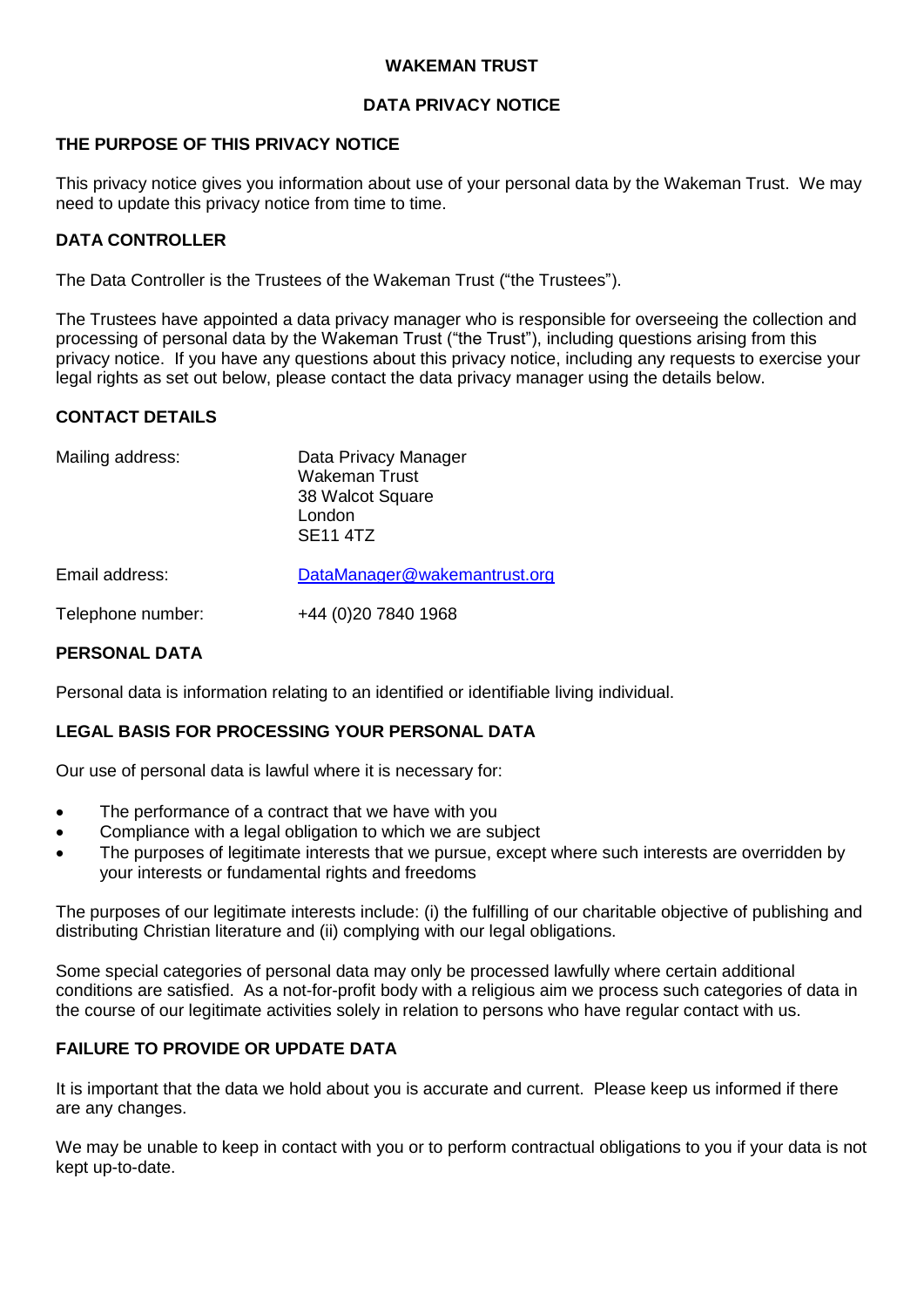# **DISCLOSURE OF YOUR PERSONAL DATA**

We will not disclose your personal data to any external third party except:

- With your consent or
- For the purposes of processing payments, or
- Where we are required to do so by law, or
- As stated below in INTERNATIONAL TRANSFER OF DATA

# **INTERNATIONAL TRANSFER OF DATA**

We fulfil orders received from customers in North America from stock held in Ohio and it is therefore necessary for us to pass names, addresses and details of orders of North American customers to our mailing agents in Ohio for the purpose of fulfilling our contracts with those customers.

There is no relevant adequacy decision of the European Commission in respect of this transfer of data.

# **DATA SECURITY**

We have put in place appropriate measures to prevent your data from being accidentally lost, used or accessed in an unauthorised way, altered or disclosed. In addition, we limit access to your personal data to those of our trustees, volunteers, agents and contractors who have a need to know. They will only process your personal data on our instructions and they are under a duty of confidentiality.

Data protection laws in the USA may not be as comprehensive as in the UK. However, we have a written agreement with our mailing agents in the USA under which they will deal with our North American customers' personal data appropriately so as to keep it confidential and secure.

# **DATA RETENTION**

We will retain your personal data for as long as is reasonably necessary for the operation of the Trust and in order to comply with legal requirements for the retention of certain data.

Debit or credit card details provided to us for the purposes of making a payment are deleted or destroyed as soon as the payment has been processed.

If you do not make any purchases from us for a period of seven years we will delete all your personal data that we hold.

In some circumstances you can ask us to delete your data (see **erasure request** below).

In addition to your legal right to request erasure you can ask us to delete information we hold about you at any time. We will review any such request and unless there is some legal reason for us to retain the information we will delete it. If you ask us to delete your data at a time when we still have outstanding contractual obligations to you we may be unable to fulfil those obligations.

# **YOUR LEGAL RIGHTS**

Unless subject to an exemption under relevant legislation you have the following rights in respect of your personal data:

- The right to **request a copy** of your personal data which we hold
- The right to **request correction** of any personal data that is inaccurate, incomplete or out of date
- The right to **request transfer** of your data to another person (data portability)
- The right to **request erasure** of your personal data where it is no longer necessary for us to continue processing it, where you have successfully exercised your right to object to processing, where we have processed your data unlawfully or where the law otherwise requires your data to be erased